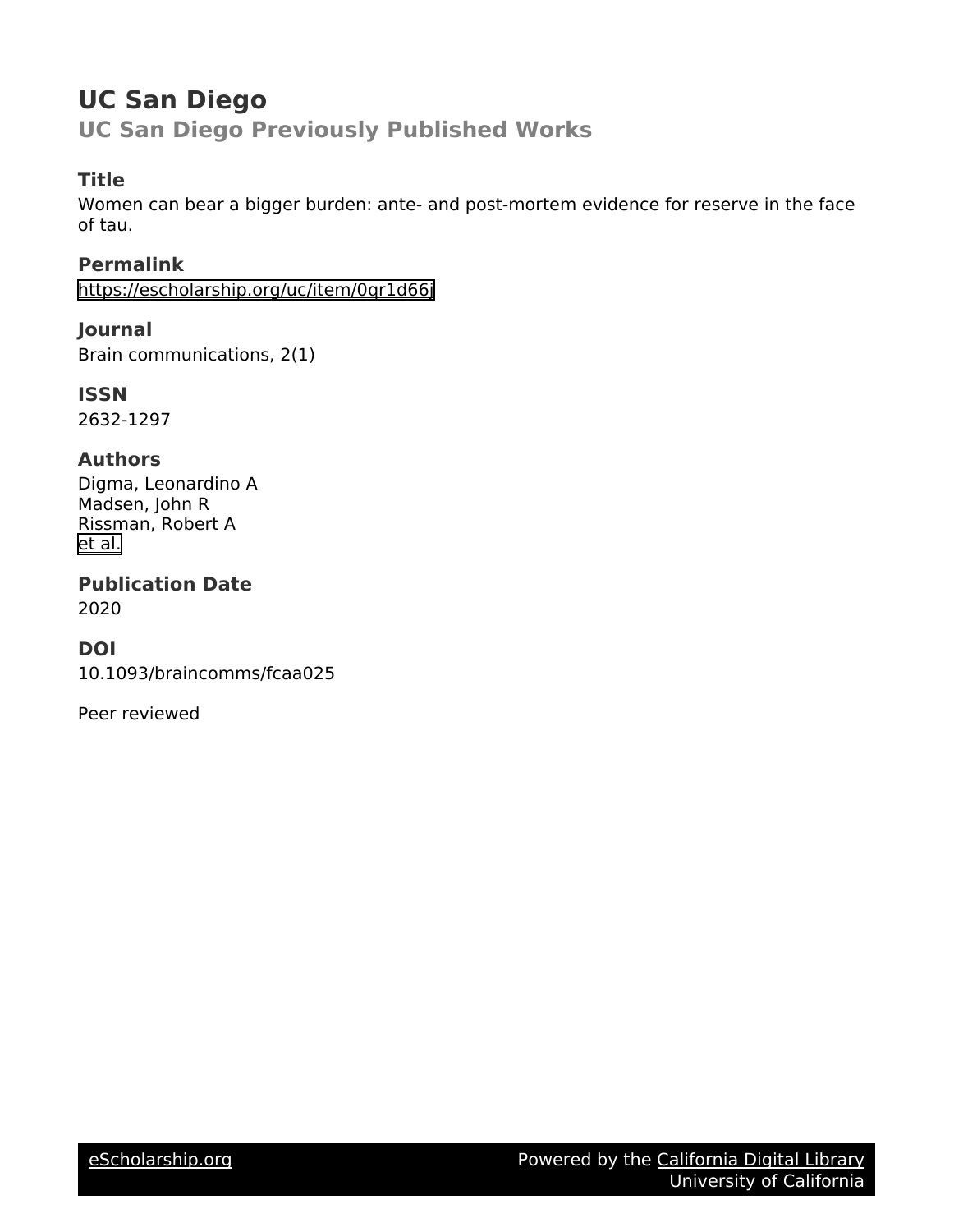# **BRAIN COMMUNICATIONS**

# Women can bear a bigger burden: ante- and post-mortem evidence for reserve in the face of tau

Leonardino A. Digma,<sup>1</sup> John R. Madsen,<sup>1</sup> Robert A. Rissman,<sup>1,2</sup> Diane M. Jacobs,<sup>1</sup> James B. Brewer<sup>1,3</sup> and Sarah J. Banks<sup>1,4</sup>, for the Alzheimer's Disease Neuroimaging Initiative\*

Data used in preparation of this article were obtained from the Alzheimer's Disease Neuroimaging Initiative (ADNI) database (adni.loni.usc.edu). As such, the investigators within the ADNI contributed to the design and implementation of ADNI and/or provided data but did not participate in analysis or writing of this report. A complete list of ADNI investigators can be found in Appendix I.

In this study, we aimed to assess whether women are able to withstand more tau before exhibiting verbal memory impairment. Using data from 121 amyloid-b-positive Alzheimer's Disease Neuroimaging Initiative participants, we fit a linear model with Rey Auditory Verbal Learning Test score as the response variable and tau-PET standard uptake value ratio as the predictor and took the residuals as an estimate of verbal memory reserve for each subject. Women demonstrated higher reserve (i.e. residuals), whether the Learning ( $t = 2.78$ ,  $P = 0.006$ ) or Delay ( $t = 2.14$ ,  $P = 0.03$ ) score from the Rey Auditory Verbal Learning Test was used as a measure of verbal memory ability. To validate these findings, we examined 662 National Alzheimer's Coordinating Center participants with a C2/C3 score (Consortium to Establish a Registry for Alzheimer's Disease) at autopsy. We stratified our National Alzheimer's Coordinating Center sample into Braak 1/2, Braak 3/4 and Braak 5/6 subgroups. Within each subgroup, we compared Logical Memory scores between men and women. Men had worse verbal memory scores within the Braak 1/2 (Logical Memory Immediate:  $\beta = -5.960 \pm 1.517, P < 0.001$ , Logical Memory Delay:  $\beta = -5.703 \pm 1.677, P = 0.002$ ) and Braak 3/4 (Logical Memory Immediate:  $\beta = -2.900 \pm 0.938$ ,  $P = 0.002$ , Logical Memory Delay:  $\beta = -2.672 \pm 0.955$ ,  $P = 0.006$ ) subgroups. There were no sex differences in Logical Memory performance within the Braak 5/6 subgroup (Logical Memory Immediate:  $\beta$  =  $-0.314 \pm 0.328$ , P  $= 0.34$ , Logical Memory Delay:  $\beta = -0.195 \pm 0.287$ , P  $= 0.50$ ). Taken together, our results point to a sexrelated verbal memory reserve.

- 1 Department of Neurosciences, University of California San Diego, La Jolla, CA 92093, USA
- 2 Veteran's Administration San Diego Healthcare System, La Jolla, CA 92093, USA
- 3 Department of Radiology, University of California San Diego, La Jolla, CA 92093, USA
- 4 Department of Psychiatry, University of California San Diego, La Jolla, CA 92093, USA

Correspondence to: Dr. Sarah J. Banks, PhD, Altman Clinical and Translational Research Institute Building, 9452 Medical Center Drive, Office 4W-501, La Jolla, CA 92093, USA, E-mail: sbanks@ucsd.edu

Keywords: tau; verbal memory; sex differences; Alzheimer's disease

**Abbreviations:**  $A\beta$  = amyloid- $\beta$ ; AD = Alzheimer's disease; ADNI = Alzheimer's Disease Neuroimaging Initiative; FTP = flortaucipir; LM = Logical Memory; NACC = National Alzheimer's Coordinating Center;  $PET =$  positron emission tomography;  $preAD = preclinical AD; proAD = prodromal/probable AD; RAVLT = Rey Auditory Verbal Learning Test$ 

Received October 10, 2019. Revised December 28, 2019. Accepted January 23, 2020. Advance Access publication March 4, 2020 V<sup>C</sup> The Author(s) (2020). Published by Oxford University Press on behalf of the Guarantors of Brain.

This is an Open Access article distributed under the terms of the Creative Commons Attribution Non-Commercial License (http://creativecommons.org/licenses/by-nc/4.0/), which permits non-commercial re-use, distribution, and reproduction in any medium, provided the original work is properly cited. For commercial re-use, please contact journals.permissions@oup.com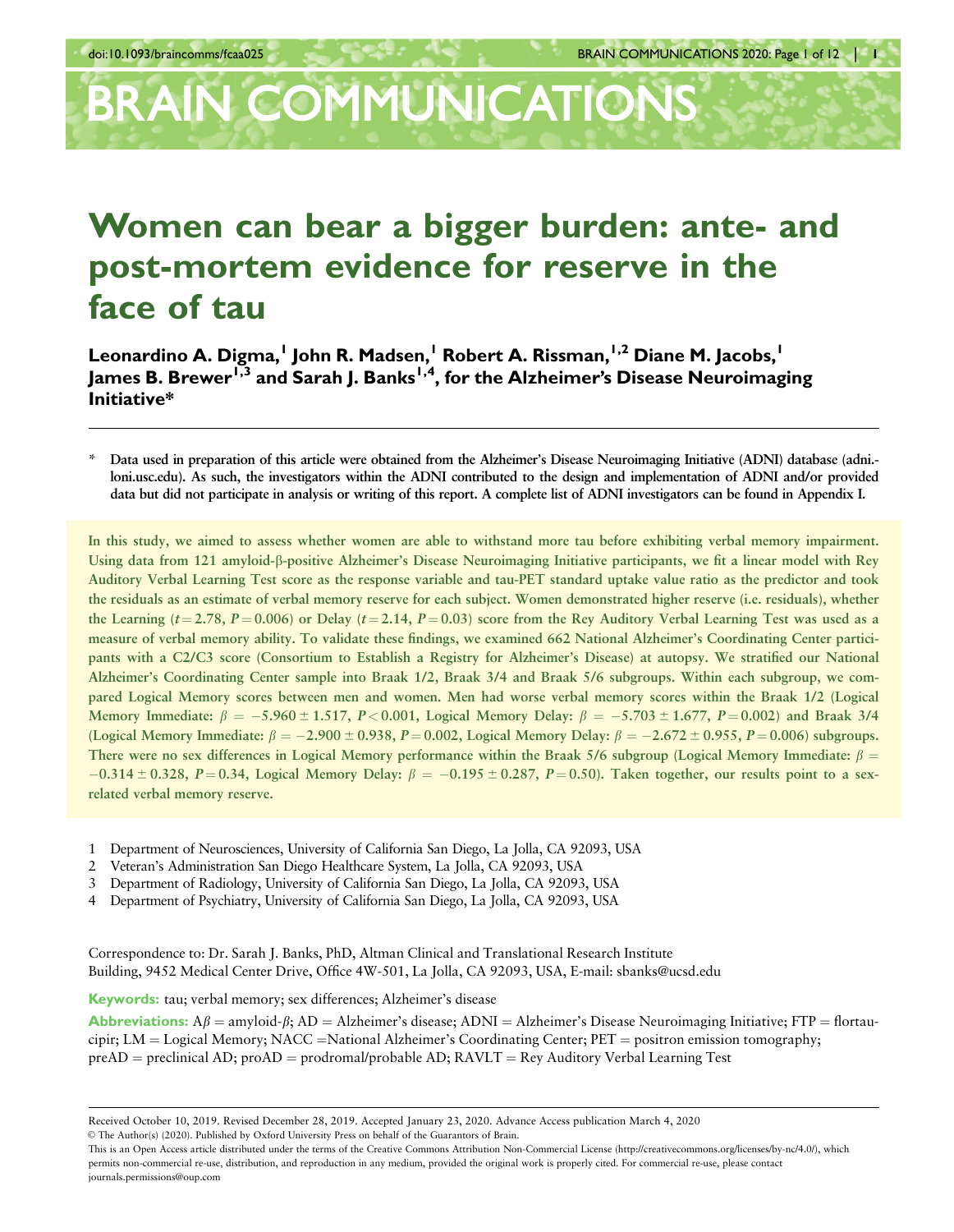## Graphical Abstract



# Introduction

Cognitive reserve describes the phenomenon where individuals vary in cognitive performance despite harbouring similar amounts of Alzheimer's disease pathology ([Stern, 2002\)](#page-9-0). Cognitive reserve has been attributed to factors such as education (Stern [et al.](#page-9-0), [1992\)](#page-9-0), overall intellectual ability [\(Alexander](#page-8-0) et al., [1997\)](#page-8-0), diet [\(Scarmeas](#page-9-0) et al., 2006) and social network size ([Bennett](#page-8-0) et al., 2006).

Sex may also play a role in reserve, with women demonstrating higher reserve in verbal memory ([Beinhoff](#page-8-0) et al.[, 2008,](#page-8-0) [Chapman](#page-9-0) et al., 2011). This is supported by a pair of recent imaging studies, which reported that women, while expressing similar levels of neurodegeneration ([Sundermann](#page-9-0) et al., 2016a, [b](#page-9-0)), outperform men in verbal memory. Further evidence comes from an investigation demonstrating that sex can moderate the relationship between amyloid- $\beta$  (A $\beta$ ) and verbal memory performance [\(Caldwell](#page-8-0) et al., 2017).

Recent studies have revealed sex differences in tau pathology. Post-mortem data indicate that women have more tau at autopsy ([Liesinger](#page-9-0) et al., 2018; [Oveisgharan](#page-9-0) et al.[, 2018\)](#page-9-0). Ante-mortem examination of brain tau is now available through positron emission tomography (PET) (Marquié et al., 2015). A recent tau-PET study reported that, among cognitively normal individuals with elevated  $\Delta \beta$ , women harboured more tau ([Buckley](#page-8-0) et al., [2019](#page-8-0)). A potential corollary to these findings is that women can withstand more tau before exhibiting verbal memory impairment. In other words, women may exhibit more reserve, but this hypothesis has not been explored in vivo.

A useful approach for estimating cognitive reserve is the residual framework (Reed et al.[, 2010](#page-9-0); [Zahodne](#page-9-0) et al.[, 2013;](#page-9-0) [Hohman](#page-9-0) et al., 2016; [van Loenhoud](#page-9-0) et al., [2017](#page-9-0)). Under this framework, a model is fitted to the data, where cognitive performance is the response variable and Alzheimer's disease pathology is the predictor. This model provides a predicted level of cognition for a given level of pathology. Those that display higher than predicted cognitive performance (i.e. positive residual) can be characterized as having high cognitive reserve and vice versa.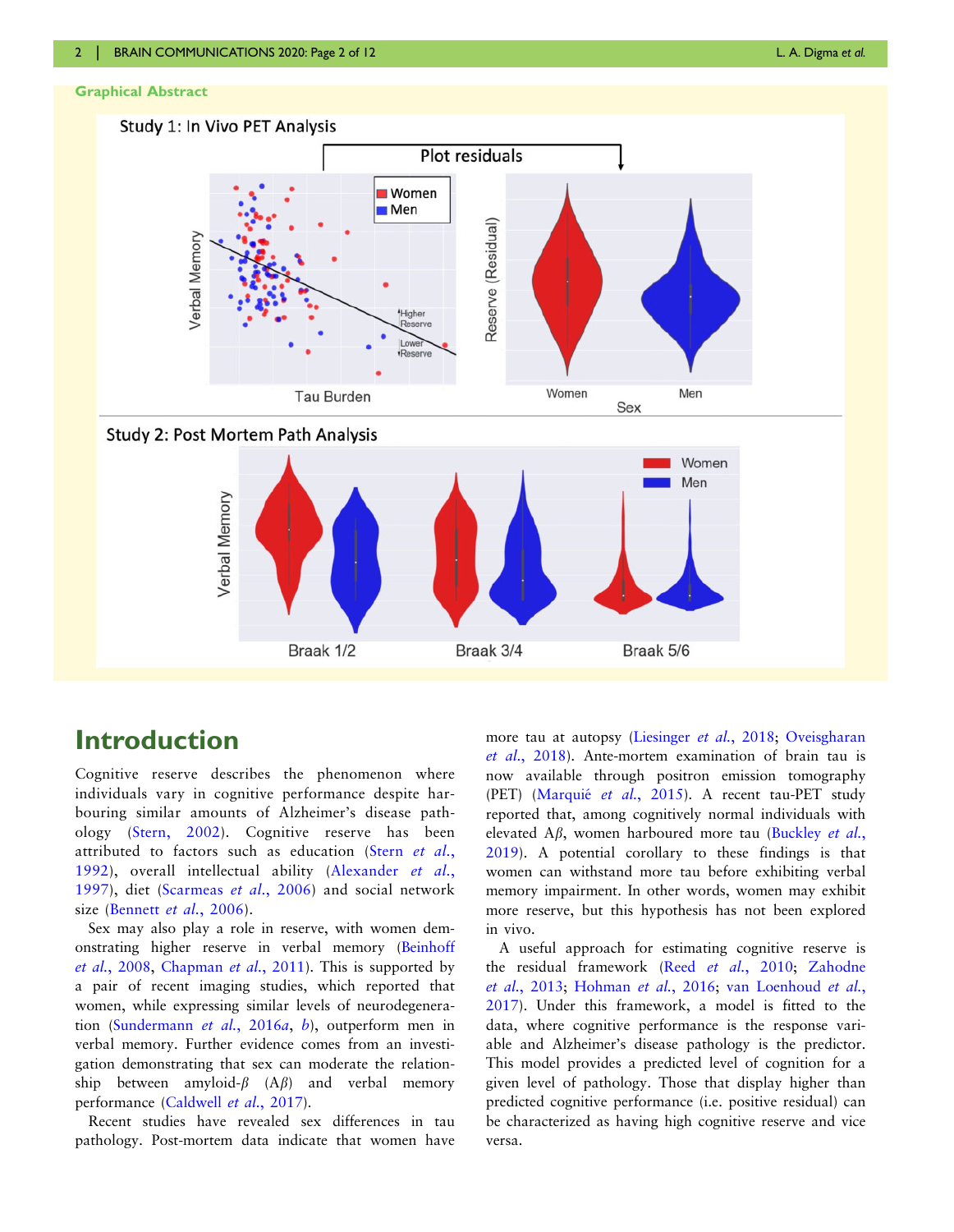In this study, we applied this residual approach to PET and verbal memory data from Alzheimer's Disease Neuroimaging initiative (ADNI) to estimate reserve. We then assessed sex differences in reserve, hypothesizing that women would demonstrate higher reserve than men. We further aimed to characterize how women's verbal memory advantage varies by disease stage. For validation, we examined autopsy and verbal memory data subjects from the National Alzheimer's Coordinating Center (NACC).

# Methods and materials

# Study 1: ADNI tau-PET analysis

## ADNI sample

We included ADNI participants who underwent A<sub>B</sub>-PET, flortaucipir (FTP)-PET and magnetic resonance imaging, completed the ADNI neuropsychological battery and had APOE genotyping. Recruitment details for ADNI are detailed elsewhere (Aisen et al.[, 2010](#page-8-0); [Weiner](#page-9-0) et al.[, 2017\)](#page-9-0). We restricted our sample to A $\beta$ -positive subjects (based on previously derived thresholds; [Landau](#page-9-0) et al.[, 2012](#page-9-0), [2013](#page-9-0)) to focus on the Alzheimer's disease spectrum.

#### ADNI neuroimaging processing

For each participant, we downloaded the first available FTP-PET in its most preprocessed form (Joshi [et al.](#page-9-0), [2009\)](#page-9-0) and the magnetic resonance imaging acquired temporally closest to this FTP-PET. Magnetic resonance imaging was processed with FreeSurfer (Dale et al.[, 1999](#page-9-0), Fischl et al.[, 1999\)](#page-9-0). FTP volumes were first co-registered to each subject's magnetic resonance imaging. Then, standard uptake value ratio volumes were generated by normalizing to average FTP signal in the cerebellar grey. Regional tau values were derived from mean standard uptake value ratio within each Desikan-Killiany region ([Desikan](#page-9-0) et al., 2006). Tau load was defined as the average regional tau from entorhinal, parahippocampal, fusiform, inferior temporal and middle temporal cortex ([Jack](#page-9-0) et al.[, 2017](#page-9-0)).

 $A\beta$  pathology was assessed using summary cortical standard uptake value ratio (whole cerebellum reference) data generated by the Jagust Lab ([Landau](#page-9-0) et al., 2012, [2013\)](#page-9-0).

## ADNI memory measures

To assess verbal memory, we used Rey Auditory Verbal Learning Test (RAVLT) scores acquired closest in time to the FTP-PET (time between FTP-PET and RAVLT date: mean: 0.639 years, SD: 0.783). We used the sum of words across the first five trials (RAVLT Learning) and the number of words recalled after a 30-minute delay (RAVLT Delay).

## Statistical analysis

#### Subject characteristics

We used Welch *t*-tests to assess sex differences in age, education and summary A $\beta$  and  $\gamma^2$  tests to examine sex differences in e4 status.

## Reserve analyses

We took a residual approach to estimate reserve. First, we fit a linear regression model with RAVLT score as the response variable and age, education, e4 status and tau load as predictors. This model provides an individual's predicted RAVLT score for a certain level of tau load. Since 'reserve' is defined as having better or worse cognition than is predicted by pathology, we took each individual's residual in the model as an estimation of their reserve. Welch t-tests were then performed to test for a difference in residuals (i.e. reserve) between women and men. This procedure was done for two separate models, using either RAVLT Learning or RAVLT Delay as the response variable.

#### Subgroup stratified analysis

To further explore these sex differences in tau and verbal memory, we stratified our sample into two groups: cognitively normal participants [preclinical Alzheimer's disease (preAD)] and mild cognitive impairment/Alzheimer's disease participants [prodromal/probable Alzheimer's disease (proAD)]. Within each subgroup, we performed the following linear model analyses. First, we assessed sex differences in tau load, RAVLT Learning and RAVLT Delay after correcting for age, education and  $\varepsilon$ 4 status. Then, we tested for sex differences in RAVLT Learning and RAVLT Delay, while controlling for age, education, e4 status and tau load.

# Study 2: NACC post-mortem analysis

## NACC sample

For NACC analyses, we utilized data from the December 2018 freeze. We included participants with a clinical diagnosis of normal cognition, amnestic mild cognitive impairment or dementia (with Alzheimer's disease as presumptive etiology) at last clinical visit and autopsy data within 5 years of that visit. Our sample was restricted to individuals 60 years or older at baseline and had at least two visits prior to autopsy. We selected only participants with a Consortium to Establish a Registry for Alzheimer's Disease neocortical neuritic plaque rating of C2 or C3, indicating moderate to frequent plaques (Mirra et al.[, 1991](#page-9-0)), to focus on participants on the Alzheimer's disease spectrum and to parallel our ADNI analyses, which included only  $A\beta$ -positive individuals.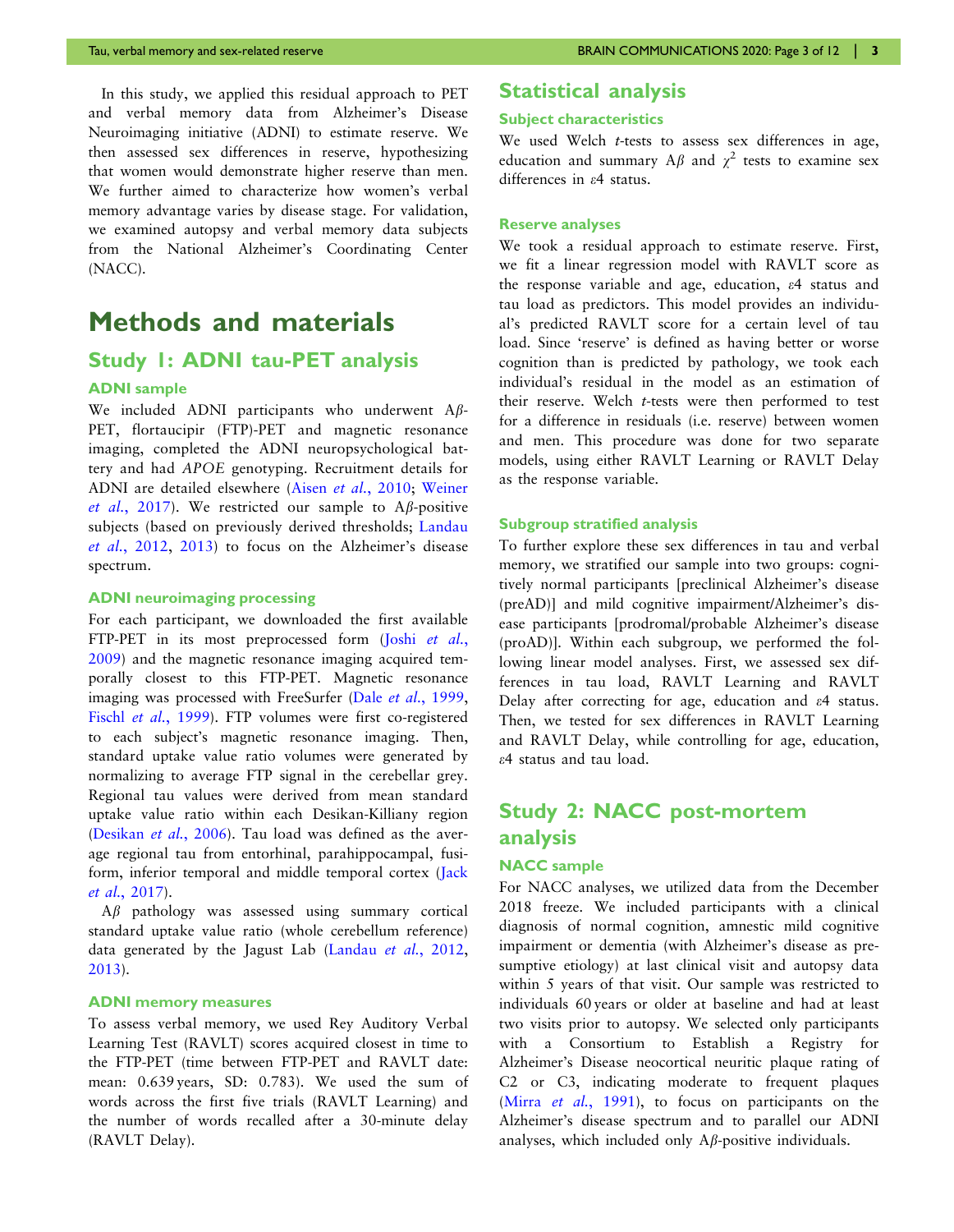## NACC neuropsychology measures

The NACC neuropsychological battery does not include the RAVLT or similar list-learning task, so we instead used scores from the Logical Memory (LM) test, which assesses immediate (LM Immediate) and 20-minute delayed recall of a brief story (LM Delay). The memory scores from the last test administration prior to death were used.

# Statistical analysis

#### Subject characteristics

To assess sex differences in age, education and time between last clinical visit and death, we used Welch twosample *t*-tests. To compare carriage of the  $\varepsilon$ 4 allele between men and women, we used  $\chi^2$  tests.

## Pathology analyses

We first stratified our NACC cohort into three subgroups: Braak 1/2, Braak 3/4 and Braak 5/6 subgroups. We then used linear models to examine sex differences in LM Immediate and LM Delay scores within each subgroup. In these models, we corrected for time between last clinical visit and death, age at clinical visit and  $\varepsilon$ 4 status.

## Data availability

The ADNI demographic, genetic, neuroimaging and neuropsychology data that were used in our analyses are available for eligible users for access and download at the ADNI data repository (adni.loni.usc.edu). The NACC demographic, genetic, neuropathology and neuropsychology data that were used can be accessed freely by eligible researchers through the NACC website (alz.washington.edu).

## Table 1 Demographic characteristics and memory tests scores of participants included in ADNI tau-PET analyses

| <b>Variable</b>                           | Women       | Men         |
|-------------------------------------------|-------------|-------------|
| Number (% of ADNI sample)                 | 58 (47.9)   | 63(52.1)    |
| Age (years) $*$                           | 76.7 (6.80) | 79.7 (6.98) |
| Education (years)*                        | 15.4(2.41)  | 16.9(2.46)  |
| Number of (%) APOE ε4 carriers            | 32(55)      | 36(57)      |
| Race (% white)                            | 94.8        | 96.8        |
| Number of preAD                           | 26          | 23          |
| Number of proAD (MCI/Alzheimer's disease) | 32(17/15)   | 40(27/13)   |
| <b>RAVLT Learning</b>                     | 38.1(14.1)  | 34.2(12.0)  |
| <b>RAVLT Delay</b>                        | 5.14(5.01)  | 3.97(4.63)  |

Cells are formatted as mean (SD) unless otherwise noted.

 $MCI = mild$  cognitive impairment.

\*Significant difference ( $P < 0.05$ ) between women and men across the entire sample.

# **Results**

# Study 1: ADNI tau-PET analysis

#### Subject characteristics

A total of 121 ADNI participants met criteria for our study. Summary statistics are displayed in Table 1. Across the sample, women were younger  $[t(119) =$  $[-2.37, P = 0.02]$  and had fewer years of education  $[t(119) = -3.40, P < 0.001]$ . No sex difference in  $\varepsilon$ 4 status  $[\chi^2 (1) = 0.0476; P = 0.83]$  was observed. In our preAD group (23 men and 26 women), the women were not different with respect to age  $[t(44) = -1.50,$  $P = 0.14$ , education  $[t(47) = -1.35, P = 0.18]$  or  $\varepsilon$ 4 status  $[\chi^2(1) = 0.0137; P = 0.91]$ . In the proAD group (40) men and 32 women), the men were marginally older than women  $[t(65) = -1.77, P = 0.08]$  and had higher education than proAD women  $[t(73) = 3.21, P = 0.002]$ but were not different with respect to  $\varepsilon$ 4 status  $[\chi^2 (1)$  < 0.001;  $P > 0.99$ ]. We observed no sex differences in summary  $A\beta$  standard uptake value ratio across the whole group  $[t(115) = 0.946, P = 0.35]$ , within the preAD  $[t(46) = 1.298, P = 0.20]$  or within proAD  $[t(65) =$ 0.376,  $P = 0.71$ ].

#### Reserve analysis

We first fit a linear regression model with RAVLT Learning as the response variable and with age, education, e4 status and tau load as predictors. In this model (R-squared of model: 0.258), age ( $\beta$  = -0.591,  $SE = 0.156, P < 0.001$ ),  $\varepsilon4$  status ( $\beta = -5.03, SE = 2.19$ ,  $P = 0.02$ ) and tau load ( $\beta = -21.6$ , SE=3.86,  $P < 0.001$ ) were independently associated with RAVLT Learning. Education was not significantly associated with RAVLT Learning  $(\beta = 0.681, \text{ SE} = 0.414, P = 0.10).$ Analysing the residuals with Welch's t-tests revealed that women had significantly higher residuals (i.e. more reserve) than men in the RAVLT Learning  $[t(111) = 2.78,$  $P = 0.006$  ([Fig. 1B\)](#page-5-0).

When this analysis was repeated with RAVLT Delay as the response variable, rather than RAVLT Learning, similar results were observed (R-squared of model: 0.262). Tau load ( $\beta = -5.57$ , SE=1.449, P<0.001), age ( $\beta =$  $-0.256$ , SE = 0.0574, P < 0.001), e4 status ( $\beta = -2.41$ ,  $SE = 0.804$ ,  $P = 0.003$  and education ( $\beta = 0.338$ ,  $SE = 0.152$ ,  $P = 0.03$ ) were related to RAVLT Delay. Furthermore, analysis of the residuals demonstrated that women also had higher reserve in this model  $[t(114) =$ 2.14,  $P = 0.04$  [\(Fig. 1D\)](#page-5-0).

The significant age difference between men and women in our ADNI sample may have potentially confounded the results of our reserve analysis. Thus, we re-performed this analysis using a subset of our ADNI participants  $(N = 106; 53$  women, 53 men) that were matched for age across sexes. In these age-matched analyses, we found similar results.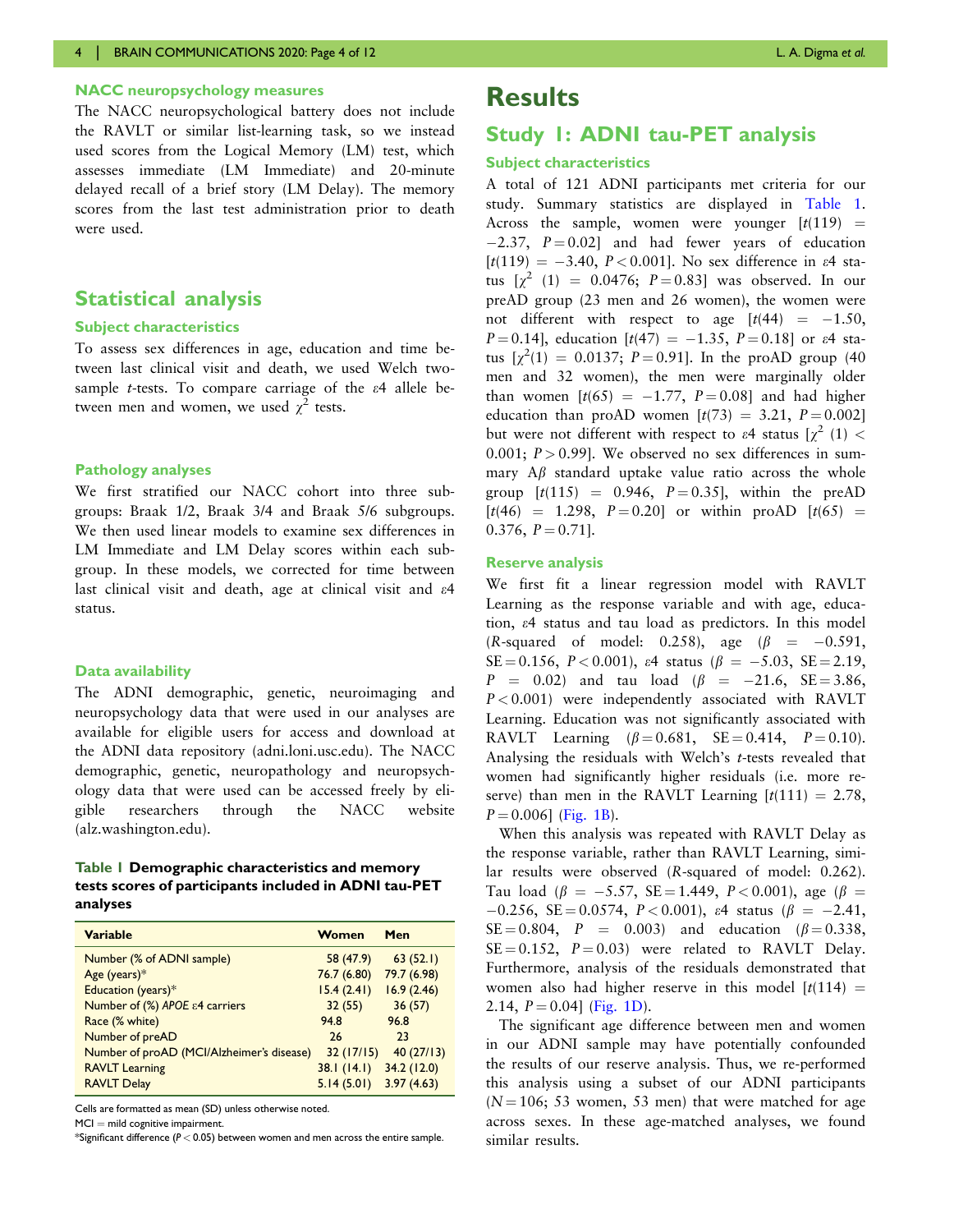<span id="page-5-0"></span>

Figure 1 Women demonstrate higher reserve to tau than men. Scatter plots (A) between RAVLT Learning and tau load or (C) between RAVLT Delay and tau load. RAVLT Learning, RAVLT Delay and tau load were regressed onto age, years of education and e4 status before plotting. Here, tau load is the average of regional SUVRs from a set of Alzheimer's disease-vulnerable regions in temporal cortex. The boxplots with swarm plot overlays are residuals from a linear model predicting (B) RAVLT Learning or (D) RAVLT Delay from tau load, age, years of education and  $\epsilon$ 4 status. Women have significantly higher residuals than men. SUVRs = Standard uptake value ratios.

#### Subgroup stratified analysis

After correcting for age, education and e4 status, men in the preAD group performed worse on RAVLT Learning ( $\beta = -6.75$ , SE = 3.16, P = 0.04) than women, but comparably on RAVLT Delay ( $\beta$  = –1.74,  $SE = 1.41$ ,  $P = 0.23$ ). In addition, preAD men had less tau load than women ( $\beta$  =  $-0.0921,$  SE=0.0362,  $P = 0.01$ , after accounting for age, education and  $\varepsilon$ 4 status. Lastly, after correcting for age, education, e4 status and tau load, men performed marginally worse on RAVLT Learning ( $\beta = -6.54$ , SE=3.42, P=0.06) but comparably on RAVLT Delay ( $\beta$  = –1.76,  $SE = 1.53$ ,  $P = 0.26$ .

Within the proAD group, women and men did not perform differently on RAVLT Learning ( $\beta = -0.861,$  $SE = 2.64$ ,  $P = 0.75$  or RAVLT Delay ( $\beta = 0.281$ ,  $SE = 0.833$ ,  $P = 0.74$  after controlling for age, education and e4 status. However, proAD men had lower tau ( $\beta = -0.191$ , SE = 0.0819, P = 0.02) than women. In models controlling for age, education, e4 status and tau load, we found no sex differences in RAVLT Learning ( $\beta = -1.96$ , SE = 2.46, P = 0.43) or RAVLT Delay performance ( $\beta$  = -0.436, SE = 0.811,  $P = 0.59$ .

# Study 2: NACC post-mortem analysis

## Subject characteristics

There were 662 subjects in the NACC database who met criteria for our study and had complete data. The summary statistics are presented in [Table 2](#page-6-0). There were no sex differences in any demographic variables within the Braak 1/2 group or within the Braak 3/4 group. In the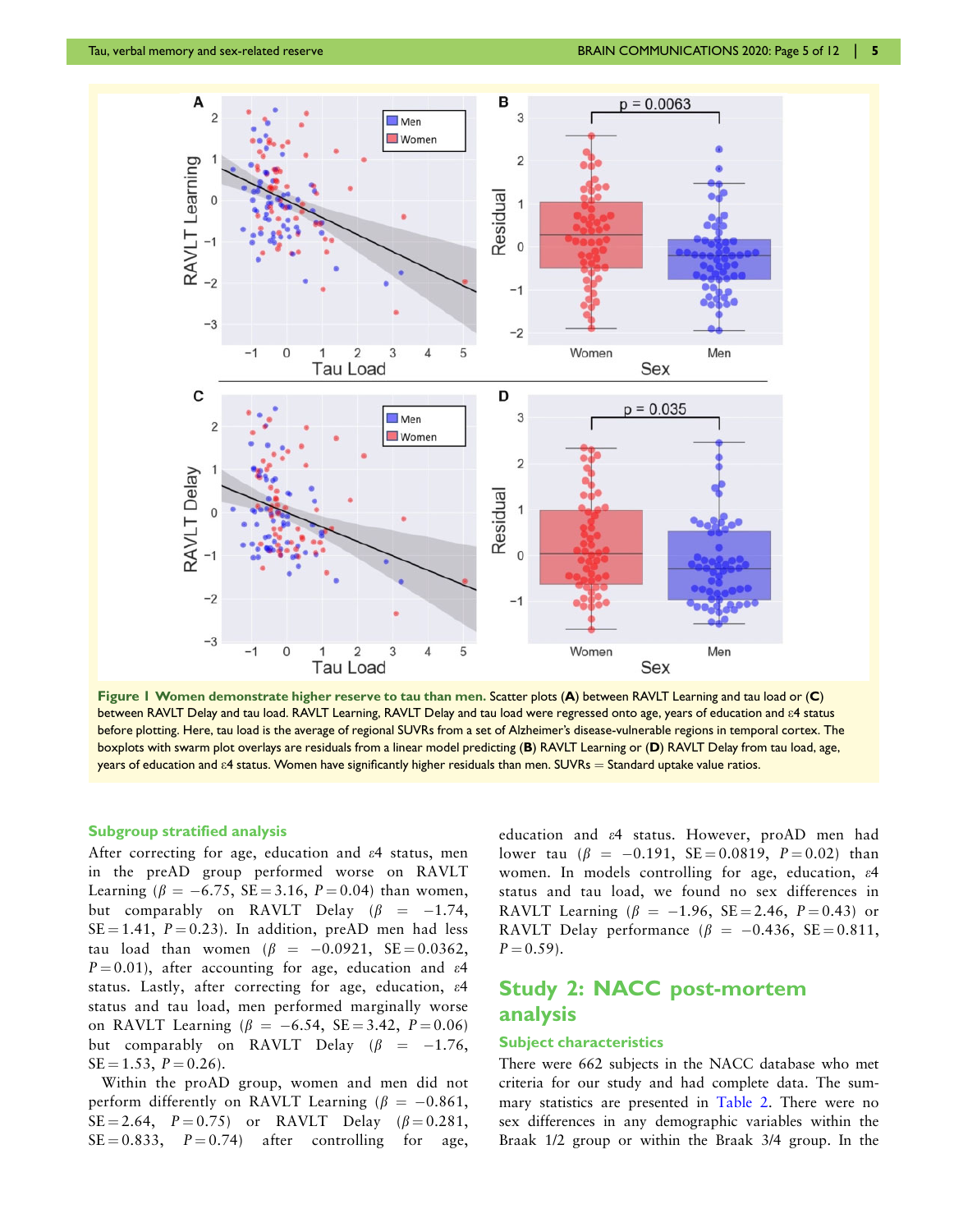<span id="page-6-0"></span>

|          | Table 2 Demographic characteristics and memory tests scores of participants included in NACC post-mortem |  |  |
|----------|----------------------------------------------------------------------------------------------------------|--|--|
| analyses |                                                                                                          |  |  |

|                                                    | <b>Braak <math>1/2</math>, <math>N = 46</math></b> |           | <b>Braak 3/4, <math>N = 153</math></b> |            | <b>Braak 5/6, <math>N = 463</math></b> |                |
|----------------------------------------------------|----------------------------------------------------|-----------|----------------------------------------|------------|----------------------------------------|----------------|
|                                                    | Women                                              | Men       | Women                                  | <b>Men</b> | Women                                  | Men            |
| Number (% of Braak subgroup)                       | 24(52)                                             | 22(48)    | 67(44)                                 | 86(56)     | 198(43)                                | 265(57)        |
| Age $(years)^c$                                    | 84.9(7.6)                                          | 84.4(7.9) | 85.9(7.9)                              | 83.7(7.5)  | $82.9(8.3)*$                           | 80.2(8.1)      |
| Education (years) $c$                              | 15.0(2.2)                                          | 15.1(3.7) | 15.1(2.6)                              | 15.5(3.3)  | 14.2(2.7)                              | $16.0 (3.0)^*$ |
| Number of $%$ APOE $\varepsilon$ 4 carriers        | 6(25)                                              | 6(27)     | 32(48)                                 | 41(48)     | 114(58)                                | 165(62)        |
| Race (% white)                                     | 100                                                | 95.5      | 98.5                                   | 93.0       | 89.9                                   | 95.5           |
| Time between last clinical visit and death (years) | 1.0(0.8)                                           | 0.9(0.8)  | 1.0(0.9)                               | 1.3(0.9)   | 1.9(1.4)                               | 1.8(1.3)       |
| LM Immediate <sup>a</sup> , <sup>b</sup>           | $13.8(5.3)*$                                       | 8.0(5.7)  | $8.7(6.0)$ *                           | 6.0(5.7)   | 2.5(3.7)                               | 2.2(3.0)       |
| LM Delay <sup>a, b</sup>                           | $12.5(6.0)$ *                                      | 7.1(6.3)  | $7.4(6.2)*$                            | 4.9(5.8)   | 1.3(3.3)                               | 1.2(2.6)       |

Cells are formatted as mean (SD) unless otherwise noted.

<sup>a</sup>Significant sex difference ( $P < 0.05$ ) in the Braak 1/2 subgroup.

 $^{\rm b}$ Significant sex difference ( $P$   $<$  0.05) in the Braak 3/4 subgroup.

<sup>c</sup>Significant sex difference ( $P < 0.05$ ) in the Braak 5/6 subgroup.

\*Asterisk indicates higher value for women than men in that Braak category.

Braak  $5/6$  subgroup, there were differences in age  $[t(419)]$  $= 3.447, P < 0.001$ ] and education  $[t(446) = -6.570,$  $P < 0.001$ , with women being older and men having more educational attainment.

## Pathology analysis

In the Braak 1/2 group, men had lower scores on both the LM Immediate ( $\beta = -5.960, \text{ SE} = 1.517, P < 0.001$ ) and LM Delay ( $\beta = -5.703, \text{ SE} \!=\! 1.677, \text{ } P \!=\! 0.001)$  after controlling for age at clinical visit, time between last clinical visit and death date, education and e4 status. In a similar model within the Braak 3/4 group, we observed similar results. Men had lower scores on both LM Immediate ( $\beta = -2.900, \text{ SE} = 0.938, P = 0.002$ ) and LM Delay ( $\beta = -2.672$ , SE=0.955, P=0.006) ([Fig. 2B and](#page-7-0) [D\)](#page-7-0). In contrast, there were no sex differences in LM Immediate ( $\beta = -0.314$ , SE = 0.328, P = 0.34) or LM Delay ( $\beta = -0.195$ , SE = 0.287, P = 0.50) performance within the severe Alzheimer's disease group.

# **Discussion**

We examined the relationship between sex, tau and verbal memory in two different cohorts. Using ADNI data, we applied a residual approach to estimate verbal memory reserve to tau pathology for each subject. We found that women demonstrate higher verbal memory reserve. These findings were validated using data from the NACC, where we found that, among individuals within Braak 1/2 or Braak 3/4, women had superior verbal memory. Taken together, our findings point to a sex-related verbal memory reserve in the face of tau pathology.

The residual framework has been used extensively to estimate reserve in the presence of brain changes associated with Alzheimer's disease, such as neurodegeneration and  $\overrightarrow{AB}$  ([Hohman](#page-9-0) *et al.*, 2016). We are aware of no prior tau imaging studies that have explored sex-related reserve. However, a series of recent studies suggested that for similar levels of neurodegeneration, women performed better on the RAVLT ([Sundermann](#page-9-0) et al., 2016a, [b](#page-9-0)). Furthermore, another study found that the relationship between  $A\beta$  and RAVLT performance can be moderated by sex ([Caldwell](#page-8-0) et al., 2017). Our findings, in combination with these studies, indicate that women can sustain more Alzheimer's disease-related brain insult before showing impaired RAVLT performance.

Apart from these imaging investigations, our results are compatible with clinical and neuropsychological studies. The verbal memory advantage for cognitively normal women over men that we observed is consistent with prior clinical investigations ([Beinhoff](#page-8-0) et al., 2008, [Chapman](#page-9-0) et al., 2011). Furthermore, these studies, like ours, showed that the advantage disappears with the progression of disease into dementia. Taken together, these observations are congruent with the following interpretation of how Alzheimer's disease may progress in men and women. Women start with a premorbid (i.e. prior to the onset of Alzheimer's disease pathology) advantage in verbal memory abilities. During the early phases of tau accumulation, memory abilities begin to decline in both men and women, but the premorbid advantage for women persists during this early phase, such that women still perform superiorly in verbal memory for a given level of tau (consistent with the apparent reserve that we found in our study). Then, after a critical point in the Alzheimer's disease course, women begin to show a faster decline in memory abilities and ultimately 'catch up' to the memory impairment of men (in line with our lack of verbal memory sex differences in the later AD stages). The notion that women begin to decline more rapidly is supported by *in vivo* studies showing that women progress faster from mild cognitive impairment to Alzheimer's disease and exhibit greater rates of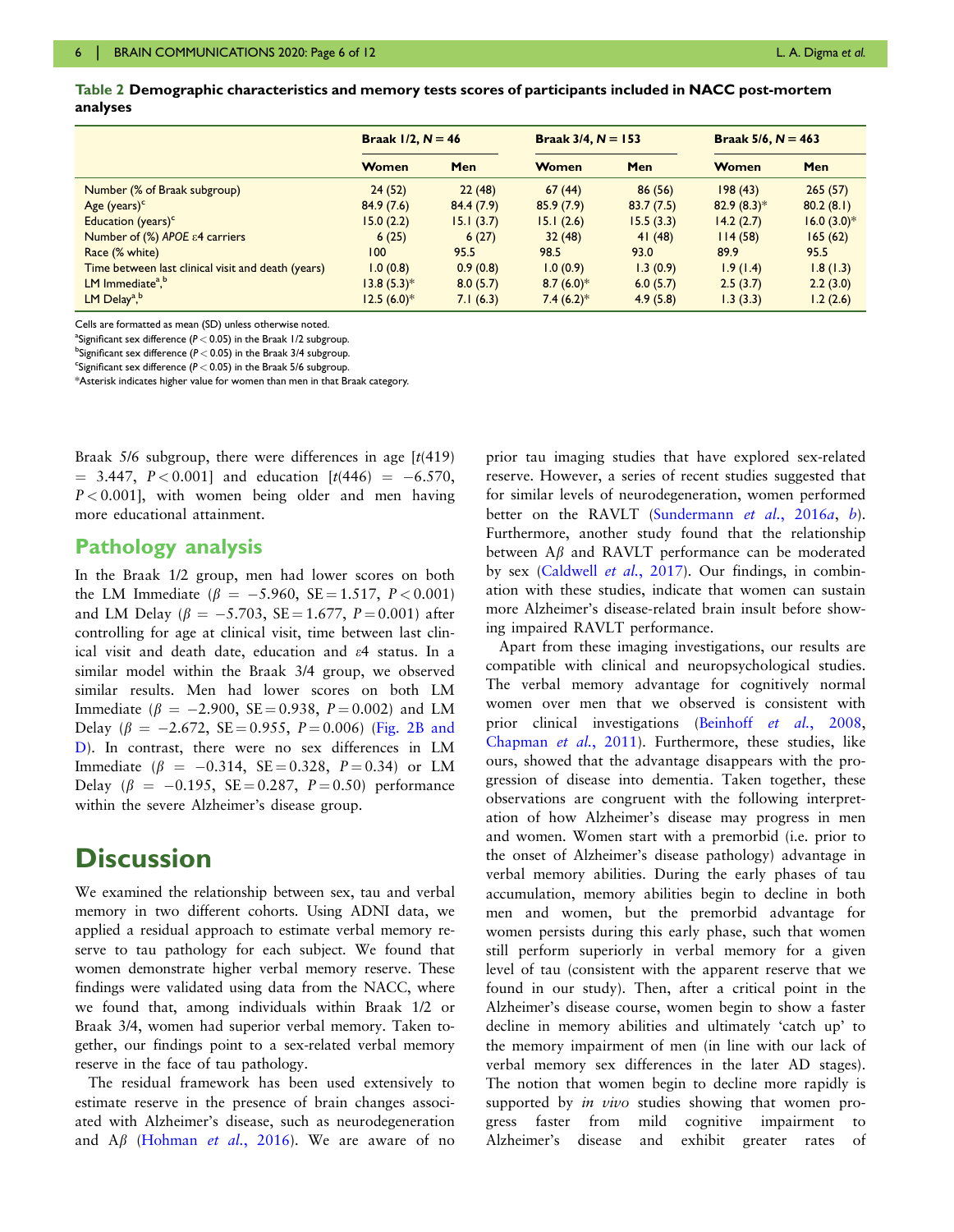<span id="page-7-0"></span>

Figure 2 Among participants with similar levels of Alzheimer's disease-related pathology, women perform better on verbal memory tests. On the y-axis are raw scores for (A–C) LM Immediate and (D–F) LM Delay. Within the Braak 1/2 group and within the Braak 3/4 group, women had significantly higher scores on both LM Immediate and LM Delay. We observed no significant differences in LM score in the Braak 5/6 group.

Alzheimer's disease-related cognitive decline (Lin [et al.](#page-9-0), [2015,](#page-9-0) Koran et al.[, 2017](#page-9-0)). Even further evidence comes from a *post-mortem* study indicating that women are more likely than men to express Alzheimer's disease pathology as dementia (Barnes et al.[, 2005\)](#page-8-0). Lastly, it was recently reported that women are more susceptible to taurelated hypometabolism [\(Ramanan](#page-9-0) et al., 2019), proposing a potential underlying mechanism for this rapid decline seen in women. Despite this burden of evidence, however, our finding of a lack in verbal memory sex differences among the more progressed stages of Alzheimer's disease can alternatively be attributed to a floor effect in the verbal memory scores rather than a rapid decline in women.

Our results from the NACC post-mortem analyses bolster our conclusions from the ADNI tau-PET analyses. First, the finding that, within Braak 1/2 and Braak 3/4 subgroups, women performed better on verbal memory is consistent with our interpretation of a sex-related reserve that we derived from ADNI results. Furthermore, for our NACC analyses, we used scores from a different memory test. The harmony in results across ADNI and NACC analyses indicates that the sex-related reserve is not specific to RAVLT or LM but reserve in verbal memory abilities in general.

The sex-related verbal memory reserve would have several implications for clinical research. Much of our understanding about the evolution of Alzheimer's disease is garnered from large observational cohorts, such as ADNI and NACC. These cohorts often rely heavily on assessing memory with verbal tests. Our findings contribute to the mounting evidence that it is critical to take into account sex differences when considering cut points for verbal memory tests [\(Sundermann](#page-9-0) *et al.*, 2019). They also endorse the use of additional non-verbal memory tests in cohort studies of aging to better characterize the memory changes associated with Alzheimer's disease.

Although the residual approach has been shown to be a suitable proxy for reserve by many groups, it clearly does not account for all variability in cognition. For example, men might have worse cognition than predicted by tau because they have more co-morbidities, working in concordance with tau, to impair cognition. Incorporating in vivo markers for pathologies that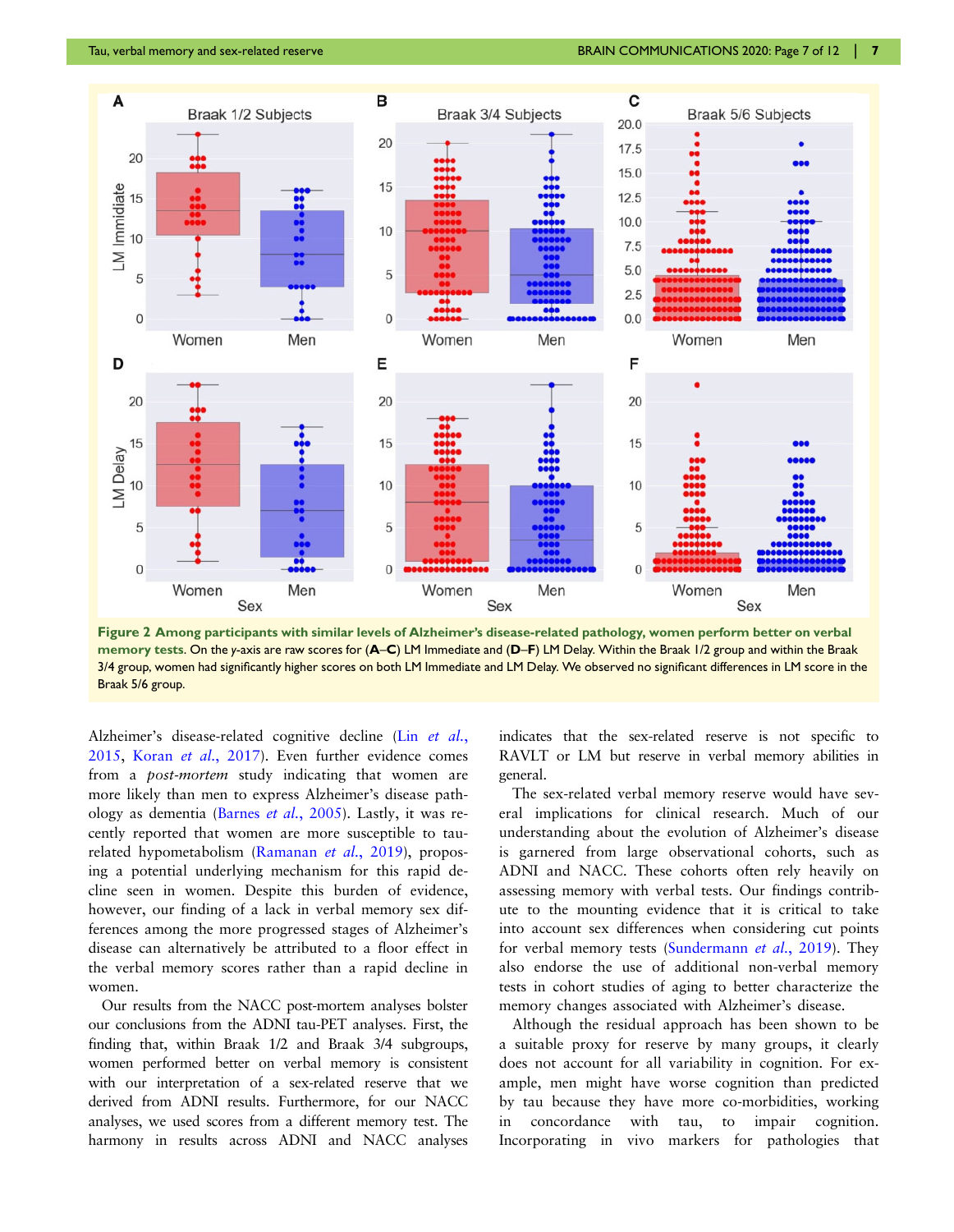<span id="page-8-0"></span>commonly co-occur with Alzheimer's disease would be helpful to further characterize sex differences in the ability to tolerate tau.

Though this study is unable to fully explain the underpinnings of reserve, it demonstrates that sex plays a role in conferring apparent cognitive reserve in the face of tau. As such, we feel these results and others call for the end of treating sex as a variable of no interest and, instead, suggest thoughtful consideration into the role of sex in the expression of Alzheimer's disease.

# Funding

Research support was provided by the Shiley-Marcos Alzheimer's Disease Research Center (P30 AG062429). Data collection and sharing for this project was funded by the Alzheimer's Disease Neuroimaging Initiative (ADNI) (National Institutes of Health Grant U01 AG024904) and DOD ADNI (Department of Defense award number W81XWH-12-2-0012). ADNI is funded by the National Institute on Aging, the National Institute of Biomedical Imaging and Bioengineering and generous contributions from the following: AbbVie; Alzheimer's Association; Alzheimer's Drug Discovery Foundation; Araclon Biotech; BioClinica, Inc.; Biogen; Bristol-Myers Squibb Company; CereSpir, Inc.; Cogstate; Eisai, Inc.; Elan Pharmaceuticals, Inc.; Eli Lilly and Company; EuroImmun; F. Hoffmann-La Roche Ltd. and its affiliated company Genentech, Inc.; Fujirebio; GE Healthcare; IXICO Ltd.; Janssen Alzheimer Immunotherapy Research & Development, LLC; Johnson & Johnson Pharmaceutical Research & Development LLC; Lumosity; Lundbeck; Merck & Co., Inc.; Meso Scale Diagnostics, LLC; NeuroRx Research; Neurotrack Technologies; Novartis Pharmaceuticals Corporation; Pfizer, Inc.; Piramal Imaging; Servier; Takeda Pharmaceutical Company; and Transition Therapeutics. The Canadian Institutes of Health Research is providing funds to support ADNI clinical sites in Canada. Private sector contributions are facilitated by the Foundation for the National Institutes of Health ([www.fnih.org\)](http://www.fnih.org). The grantee organization is the Northern California Institute for Research and Education, and the study is coordinated by the Alzheimer's Therapeutic Research Institute at the University of Southern California. ADNI data are disseminated by the Laboratory of NeuroImaging at the University of Southern California. The NACC database is funded by NIA/NIH (Grant U01 AG016976). NACC data are contributed by the NIA-funded ADCs: P30 AG019610 (PI Eric Reiman, MD), P30 AG013846 (PI Neil Kowall, MD), P30 AG062428-01 (PI James Leverenz, MD) P50 AG008702 (PI Scott Small, MD), P50 AG025688 (PI Allan Levey, MD, PhD), P50 AG047266 (PI Todd Golde, MD, PhD), P30 AG010133 (PI Andrew Saykin, PsyD), P50 AG005146 (PI Marilyn Albert, PhD), P30 AG062421-01 (PI Bradley Hyman,

MD, PhD), P30 AG062422-01 (PI Ronald Petersen, MD, PhD), P50 AG005138 (PI Mary Sano, PhD), P30 AG008051 (PI Thomas Wisniewski, MD), P30 AG013854 (PI Robert Vassar, PhD), P30 AG008017 (PI Jeffrey Kaye, MD), P30 AG010161 (PI David Bennett, MD), P50 AG047366 (PI Victor Henderson, MD, MS), P30 AG010129 (PI Charles DeCarli, MD), P50 AG016573 (PI Frank LaFerla, PhD), P30 AG062429-01 (PI James Brewer, MD, PhD), P50 AG023501 (PI Bruce Miller, MD), P30 AG035982 (PI Russell Swerdlow, MD), P30 AG028383 (PI Linda Van Eldik, PhD), P30 AG053760 (PI Henry Paulson, MD, PhD), P30 AG010124 (PI John Trojanowski, MD, PhD), P50 AG005133 (PI Oscar Lopez, MD), P50 AG005142 (PI Helena Chui, MD), P30 AG012300 (PI Roger Rosenberg, MD), P30 AG049638 (PI Suzanne Craft, PhD), P50 AG005136 (PI Thomas Grabowski, MD), P30 AG062715-01 (PI Sanjay Asthana, MD, FRCP), P50 AG005681 (PI John Morris, MD) and P50 AG047270 (PI Stephen Strittmatter, MD, PhD).

# Competing interests

J.B.B. has served on advisory boards for Elan, Bristol-Myers Squibb, Avanir, Novartis, Genentech and Eli Lilly and holds stock options in CorTechs Labs, Inc., and Human Longevity, Inc. The terms of these arrangements have been reviewed and approved by UCSD in accordance with its conflict of interest policies.

# **References**

- Aisen PS, Petersen RC, Donohue MC, Gamst A, Raman R, Thomas RG, et al. Clinical core of the Alzheimer's Disease Neuroimaging Initiative: progress and plans. Alzheimers Dement J Alzheimers Assoc 2010; 6: 239–46.
- Alexander GE, Furey ML, Grady CL, Pietrini P, Brady DR, Mentis MJ, et al. Association of premorbid intellectual function with cerebral metabolism in Alzheimer's disease: implications for the cognitive reserve hypothesis. Am J Psychiatry 1997; 154: 165–72.
- Barnes LL, Wilson RS, Bienias JL, Schneider JA, Evans DA, Bennett DA. Sex differences in the clinical manifestations of Alzheimer disease pathology. Arch Gen Psychiatry 2005; 62: 685–91.
- Beinhoff U, Tumani H, Brettschneider J, Bittner D, Riepe MW. Gender-specificities in Alzheimer's disease and mild cognitive impairment. J Neurol 2008; 255: 117–22.
- Bennett DA, Schneider JA, Tang Y, Arnold SE, Wilson RS. The effect of social networks on the relation between Alzheimer's disease pathology and level of cognitive function in old people: a longitudinal cohort study. Lancet Neurol 2006; 5: 406–12.
- Buckley RF, Mormino EC, Rabin JS, Hohman TJ, Landau S, Hanseeuw BJ, et al. Sex differences in the association of global amyloid and regional tau deposition measured by positron emission tomography in clinically normal older adults. JAMA Neurol 2019; 76: 542–51.
- Caldwell JZK, Berg J-L, Cummings JL, Banks SJ; for the Alzheimer's Disease Neuroimaging Initiative. Moderating effects of sex on the impact of diagnosis and amyloid positivity on verbal memory and hippocampal volume. Alzheimers Res Ther 2017; 9: 72.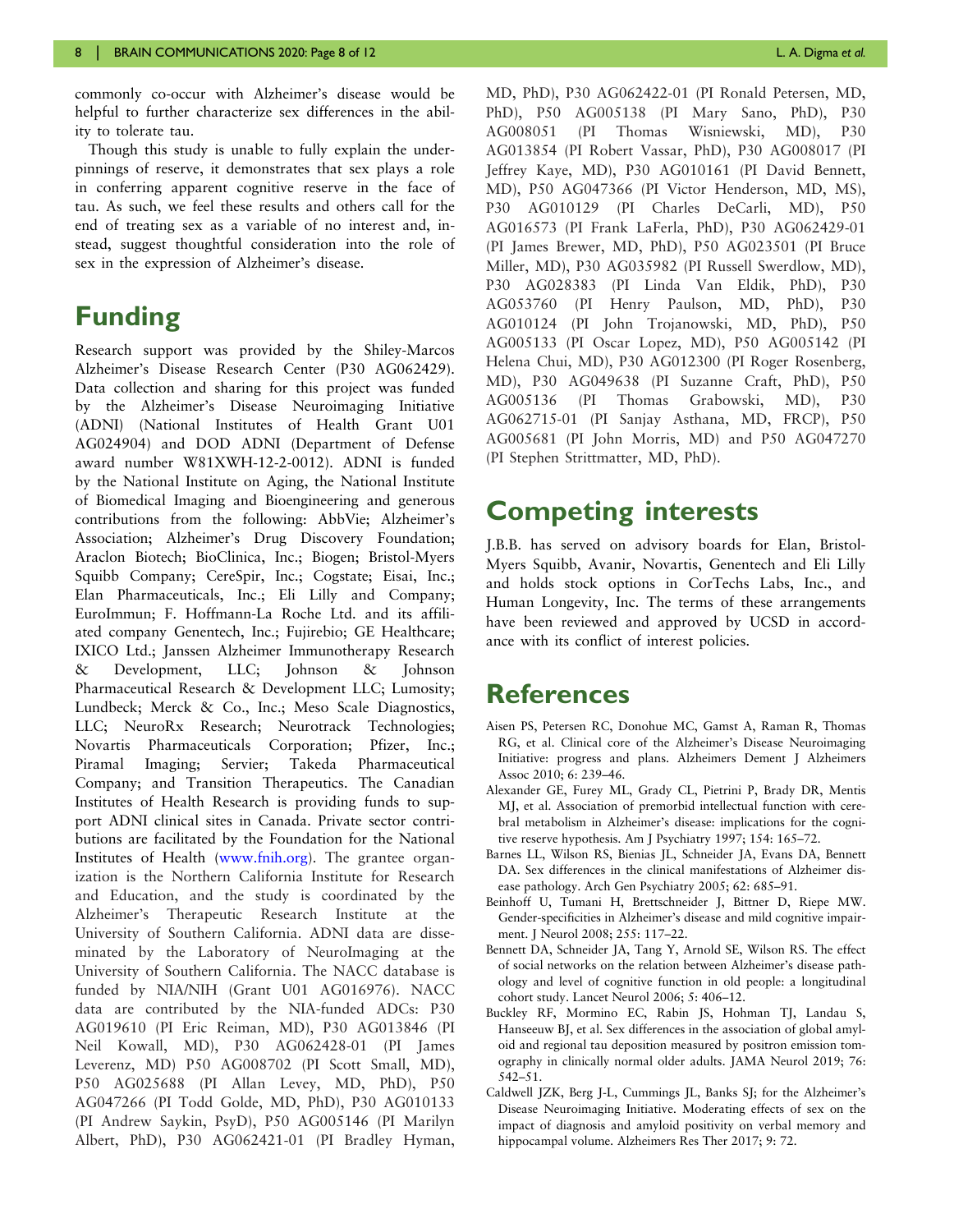- <span id="page-9-0"></span>Chapman RM, Mapstone M, Gardner MN, Sandoval TC, McCrary JW, Guillily MD, et al. Women have farther to fall: gender differences between normal elderly and Alzheimer's disease in verbal memory engender better detection of Alzheimer's disease in women. J Int Neuropsychol Soc 2011; 17: 654–62.
- Dale AM, Fischl B, Sereno MI. Cortical surface-based analysis: I. Segmentation and surface reconstruction. Neuroimage 1999; 9: 179–94.
- Desikan RS, Ségonne F, Fischl B, Quinn BT, Dickerson BC, Blacker D, et al. An automated labeling system for subdividing the human cerebral cortex on MRI scans into gyral based regions of interest. Neuroimage 2006; 31: 968–80.
- Fischl B, Sereno MI, Dale AM. Cortical surface-based analysis: II: inflation, flattening, and a surface-based coordinate system. Neuroimage 1999; 9: 195–207.
- Hohman TJ, McLaren DG, Mormino EC, Gifford KA, Libon DJ, Jefferson AL; for the Alzheimer's Disease Neuroimaging Initiative. Asymptomatic Alzheimer disease: defining resilience. Neurology 2016; 87: 2443–50.
- Jack CR, Wiste HJ, Weigand SD, Therneau TM, Lowe VJ, Knopman DS, et al. Defining imaging biomarker cut points for brain aging and Alzheimer's disease. Alzheimers Dement J Alzheimers Assoc 2017; 13: 205–16.
- Joshi A, Koeppe RA, Fessler JA. Reducing between scanner differences in multi-center PET studies. Neuroimage 2009; 46: 154–9.
- Koran MEI, Wagener M, Hohman TJ; for the Alzheimer's Neuroimaging Initiative. Sex differences in the association between AD biomarkers and cognitive decline. Brain Imaging Behav 2017; 11: 205–13.
- Landau SM, Breault C, Joshi AD, Pontecorvo M, Mathis CA, Jagust WJ, et al. Amyloid- $\beta$  imaging with Pittsburgh compound B and florbetapir: comparing radiotracers and quantification methods. J Nucl Med off Publ Soc Nucl Med 2013; 54: 70–7.
- Landau SM, Marks SM, Mormino EC, Rabinovici GD, Oh H, O'Neil JP, et al. Association of lifetime cognitive engagement and low  $\beta$ amyloid deposition. Arch Neurol 2012; 69: 623–9.
- Liesinger AM, Graff-Radford NR, Duara R, Carter RE, Hanna Al-Shaikh FS, Koga S, et al. Sex and age interact to determine clinicopathologic differences in Alzheimer's disease. Acta Neuropathol 2018; 136: 873–85.
- Lin KA, Choudhury KR, Rathakrishnan BG, Marks DM, Petrella JR, Doraiswamy PM; Alzheimer's Disease Neuroimaging Initiative. Marked gender differences in progression of mild cognitive impairment over 8 years. Alzheimers Dement Transl Res Clin Interv 2015; 1: 103–10.
- Marquié M, Normandin MD, Vanderburg CR, Costantino IM, Bien EA, Rycyna LG, et al. Validating novel tau positron emission tomography tracer [F-18]-AV-1451 (T807) on postmortem brain tissue. Ann Neurol 2015; 78: 787–800.
- Mirra SS, Heyman A, McKeel D, Sumi SM, Crain BJ, Brownlee LM, et al. The Consortium to Establish a Registry for Alzheimer's Disease (CERAD). Part II. Standardization of the neuropathologic assessment of Alzheimer's disease. Neurology 1991; 41: 479–86.
- Oveisgharan S, Arvanitakis Z, Yu L, Farfel J, Schneider JA, Bennett DA. Sex differences in Alzheimer's disease and common neuropathologies of aging. Acta Neuropathol 2018; 136: 887–900.
- Ramanan VK, Castillo AM, Knopman DS, Graff-Radford J, Lowe VJ, Petersen RC, et al. Association of apolipoprotein E  $\varepsilon$ 4, educational level, and sex with tau deposition and tau-mediated metabolic dysfunction in older adults. JAMA Netw Open 2019; 2: e1913909.
- Reed BR, Mungas D, Farias ST, Harvey D, Beckett L, Widaman K, et al. Measuring cognitive reserve based on the decomposition of episodic memory variance. Brain J Neurol 2010; 133: 2196–209.
- Scarmeas N, Stern Y, Tang M-X, Mayeux R, Luchsinger JA. Mediterranean diet and risk for Alzheimer's disease. Ann Neurol 2006; 59: 912–21.
- Stern Y. What is cognitive reserve? Theory and research application of the reserve concept. J Int Neuropsychol Soc 2002; 8: 448–60.
- Stern Y, Alexander GE, Prohovnik I, Mayeux R. Inverse relationship between education and parietotemporal perfusion deficit in Alzheimer's disease. Ann Neurol 1992; 32: 371–5.
- Sundermann EE, Biegon A, Rubin LH, Lipton RB, Mowrey W, Landau S, et al.; for the Alzheimer's Disease Neuroimaging Initiative. Better verbal memory in women than men in MCI despite similar levels of hippocampal atrophy. Neurology 2016a; 86: 1368–76.
- Sundermann EE, Maki P, Biegon A, Lipton RB, Mielke MM, Machulda M, et al.; Alzheimer's Disease Neuroimaging Initiative. Sex-specific norms for verbal memory tests may improve diagnostic accuracy of amnestic MCI. Neurology 2019; 93: e1881–e1889.
- Sundermann EE, Maki PM, Rubin LH, Lipton RB, Landau S, Biegon A; for the Alzheimer's Disease Neuroimaging Initiative. Female advantage in verbal memory: evidence of sex-specific cognitive reserve. Neurology 2016b; 87: 1916–24.
- van Loenhoud A, Wink AM, Groot C, Verfaillie SCJ, Twisk J, Barkhof F, et al. A neuroimaging approach to capture cognitive reserve: application to Alzheimer's disease. Hum Brain Mapp 2017; 38: 4703–15.
- Weiner MW, Veitch DP, Aisen PS, Beckett LA, Cairns NJ, Green RC, et al.; Alzheimer's Disease Neuroimaging Initiative. The Alzheimer's Disease Neuroimaging Initiative 3: continued innovation for clinical trial improvement. Alzheimers Dement J Alzheimers Assoc 2017; 13: 561–71.
- Zahodne LB, Manly JJ, Brickman AM, Siedlecki KL, DeCarli C, Stern Y. Quantifying cognitive reserve in older adults by decomposing episodic memory variance: replication and extension. J Int Neuropsychol Soc 2013; 19: 854–62.

# Appendix I

ADNI Investigators: Michael Weiner, MD (UC San Francisco, Principal Investigator, Executive Committee); Paul Aisen, MD (UC San Diego, ADCS PI and Director of Coordinating Center Clinical Core, Executive Committee, Clinical Core Leaders); Ronald Petersen, MD, PhD (Mayo Clinic, Rochester, Executive Committee, Clinical Core Leader); Clifford R. Jack, Jr., MD (Mayo Clinic, Rochester,

Executive Committee, MRI Core Leader); William Jagust, MD (UC Berkeley, Executive Committee; PET Core Leader); John Q. Trojanowki, MD, PhD (U Pennsylvania, Executive Committee, Biomarkers Core Leader); Arthur W. Toga, PhD (USC, Executive Committee, Informatics Core Leader); Laurel Beckett, PhD (UC Davis, Executive Committee, Biostatistics Core Leader); Robert C. Green, MD, MPH (Brigham and Women's Hospital, Harvard Medical School, Executive Committee and Chair of Data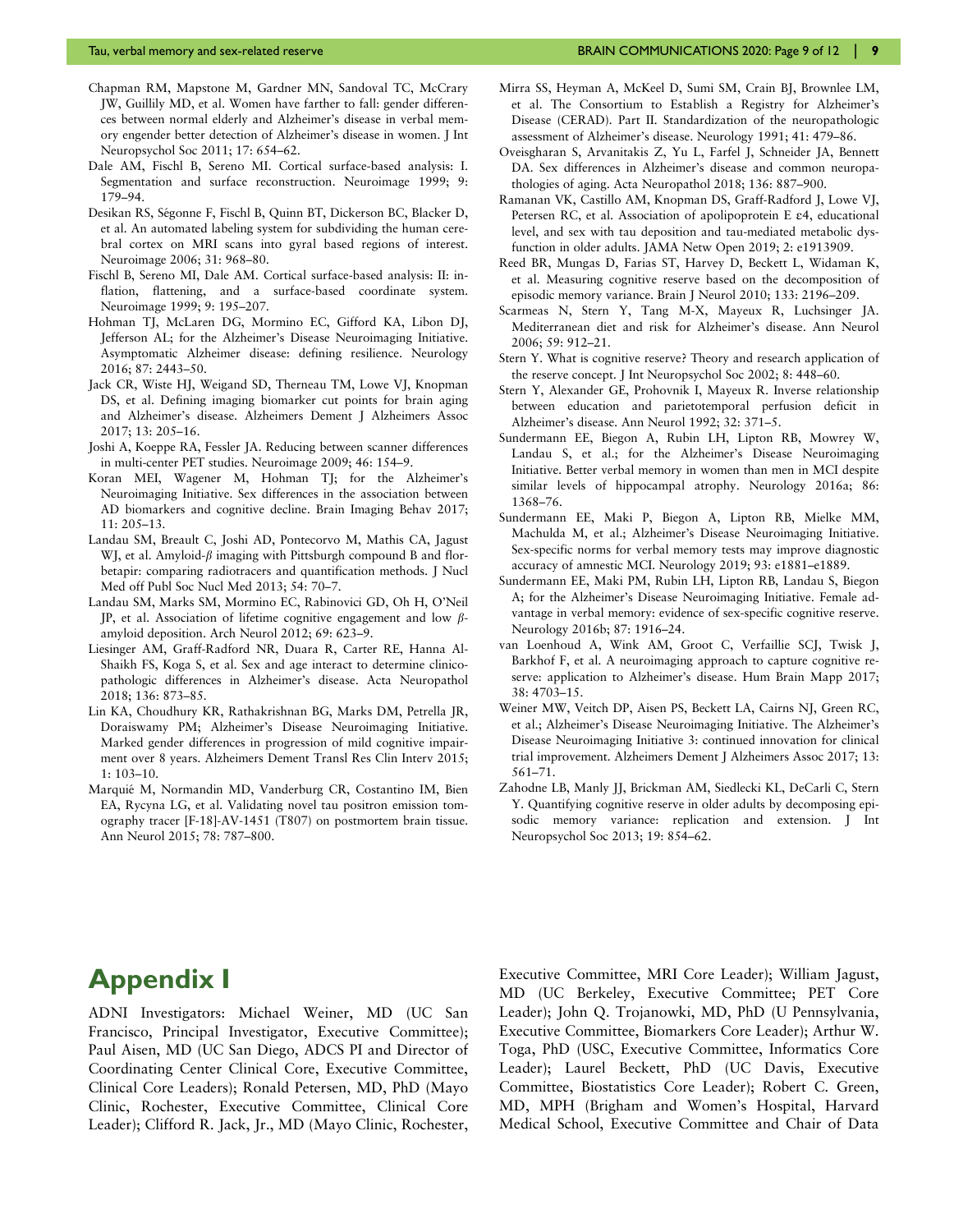and Publication Committee); Andrew J. Saykin, PsyD (Indiana University, Executive Committee, Genetics Core Leader); John Morris, MD (Washington University St. Louis, Executive Committee, Neuropathology Core Leader); Leslie M. Shaw (University of Pennsylvania, Executive Committee, Biomarkers Core Leader); Enchi Liu, PhD (Janssen Alzheimer Immunotherapy, ADNI 2 Private Partner Scientific Board Chair); Tom Montine, MD, PhD (University of Washington); Ronald G. Thomas, PhD (UC San Diego); Michael Donohue, PhD (UC San Diego); Sarah Walter, MSc (UC San Diego); Devon Gessert (UC San Diego); Tamie Sather, MS (UC San Diego,); Gus Jiminez, MBS (UC San Diego); Danielle Harvey, PhD (UC Davis;); Michael Donohue, PhD (UC San Diego); Matthew Bernstein, PhD (Mayo Clinic, Rochester); Nick Fox, MD (University of London); Paul Thompson, PhD (USC School of Medicine); Norbert Schuff, PhD (UCSF MRI); Charles DeCArli, MD (UC Davis); Bret Borowski, RT (Mayo Clinic); Jeff Gunter, PhD (Mayo Clinic); Matt Senjem, MS (Mayo Clinic); Prashanthi Vemuri, PhD (Mayo Clinic); David Jones, MD (Mayo Clinic); Kejal Kantarci (Mayo Clinic); Chad Ward (Mayo Clinic); Robert A. Koeppe, PhD (University of Michigan, PET Core Leader); Norm Foster, MD (University of Utah); Eric M. Reiman, MD (Banner Alzheimer's Institute); Kewei Chen, PhD (Banner Alzheimer's Institute); Chet Mathis, MD (University of Pittsburgh); Susan Landau, PhD (UC Berkeley); Nigel J. Cairns, PhD, MRCPath (Washington University St. Louis); Erin Householder (Washington University St. Louis); Lisa Taylor Reinwald, BA, HTL (Washington University St. Louis); Virginia Lee, PhD, MBA (UPenn School of Medicine); Magdalena Korecka, PhD (UPenn School of Medicine); Michal Figurski, PhD (UPenn School of Medicine); Karen Crawford (USC); Scott Neu, PhD (USC); Tatiana M. Foroud, PhD (Indiana University); Steven Potkin, MD UC (UC Irvine); Li Shen, PhD (Indiana University); Faber Kelley, MS, CCRC (Indiana University); Sungeun Kim, PhD (Indiana University); Kwangsik Nho, PhD (Indiana University); Zaven Kachaturian, PhD (Khachaturian, Radebaugh & Associates, Inc and Alzheimer's Association's Ronald and Nancy Reagan's Research Institute); Richard Frank, MD, PhD (General Electric); Peter J. Snyder, PhD (Brown University); Susan Molchan, PhD (National Institute on Aging/National Institutes of Health); Jeffrey Kaye, MD (Oregon Health and Science University); Joseph Quinn, MD (Oregon Health and Science University); Betty Lind, BS (Oregon Health and Science University); Raina Carter, BA (Oregon Health and Science University); Sara Dolen, BS (Oregon Health and Science University); Lon S. Schneider, MD (University of Southern Califor nia); Sonia Pawluczyk, MD (University of Southern California); Mauricio Beccera, BS (University of Southern California); Liberty Teodoro, RN (University of Southern California); Bryan M. Spann, DO, PhD (University of Southern California); James Brewer, MD, PhD (University of California San Diego); Helen Vanderswag, RN (University of California San Diego);

Adam Fleisher, MD (University of California San Diego); Judith L. Heidebrink, MD, MS (University of Michigan); Joanne L. Lord, LPN, BA, CCRC (University of Michigan); Ronald Petersen, MD, PhD (Mayo Clinic, Rochester); Sara S. Mason, RN (Mayo Clinic, Rochester); Colleen S. Albers, RN (Mayo Clinic, Rochester); David Knopman, MD (Mayo Clinic, Rochester); Kris Johnson, RN (Mayo Clinic, Rochester); Rachelle S. Doody, MD, PhD (Baylor College of Medicine); Javier Villanueva Meyer, MD (Baylor College of Medicine); Munir Chowdhury, MBBS, MS (Baylor College of Medicine); Susan Rountree, MD (Baylor College of Medicine); Mimi Dang, MD (Baylor College of Medicine); Yaakov Stern, PhD (Columbia University Medical Center); Lawrence S. Honig, MD, PhD (Columbia University Medical Center); Karen L. Bell, MD (Columbia University Medical Center); Beau Ances, MD (Washington University, St. Louis); John C. Morris, MD (Washington University, St. Louis); Maria Carroll, RN, MSN (Washington University, St. Louis); Sue Leon, RN, MSN (Washington University, St. Louis); Erin Householder, MS, CCRP (Washington University, St. Louis); Mark A. Mintun, MD (Washington University, St. Louis); Stacy Schneider, APRN, BC, GNP (Washington University, St. Louis); Angela Oliver, RN, BSN, MSG; Daniel Marson, JD, PhD (University of Alabama Birmingham); Randall Griffith, PhD, ABPP (University of Alabama Birmingham); David Clark, MD (University of Alabama Birmingham); David Geldmacher, MD (University of Alabama Birmingham); John Brockington, MD (University of Alabama Birmingham); Erik Roberson, MD (University of Alabama Birmingham); Hillel Grossman, MD (Mount Sinai School of Medicine); Effie Mitsis, PhD (Mount Sinai School of Medicine); Leyla deToledo-Morrell, PhD (Rush University Medical Center); Raj C. Shah, MD (Rush University Medical Center); Ranjan Duara, MD (Wien Center); Daniel Varon, MD (Wien Center); Maria T. Greig, HP (Wien Center); Peggy Roberts, CNA (Wien Center); Marilyn Albert, PhD (Johns Hopkins University); Chiadi Onyike, MD (Johns Hopkins University); Daniel D'Agostino II, BS (Johns Hopkins University); Stephanie Kielb, BS (Johns Hopkins University); James E. Galvin, MD, MPH (New York University); Dana M. Pogorelec (New York University); Brittany Cerbone (New York University); Christina A. Michel (New York University); Henry Rusinek, PhD (New York University); Mony J. de Leon, EdD (New York University); Lidia Glodzik, MD, PhD (New York University); Susan De Santi, PhD (New York University); P. Murali Doraiswamy, MD (Duke University Medical Center); Jeffrey R. Petrella, MD (Duke University Medical Center); Terence Z. Wong, MD (Duke University Medical Center); Steven E. Arnold, MD (University of Pennsylvania); Jason H. Karlawish, MD (University of Pennsylvania); David Wolk, MD (University of Pennsylvania); Charles D. Smith, MD (University of Kentucky); Greg Jicha, MD (University of Kentucky); Peter Hardy, PhD (University of Kentucky); Partha Sinha, PhD (University of Kentucky); Elizabeth Oates, MD (University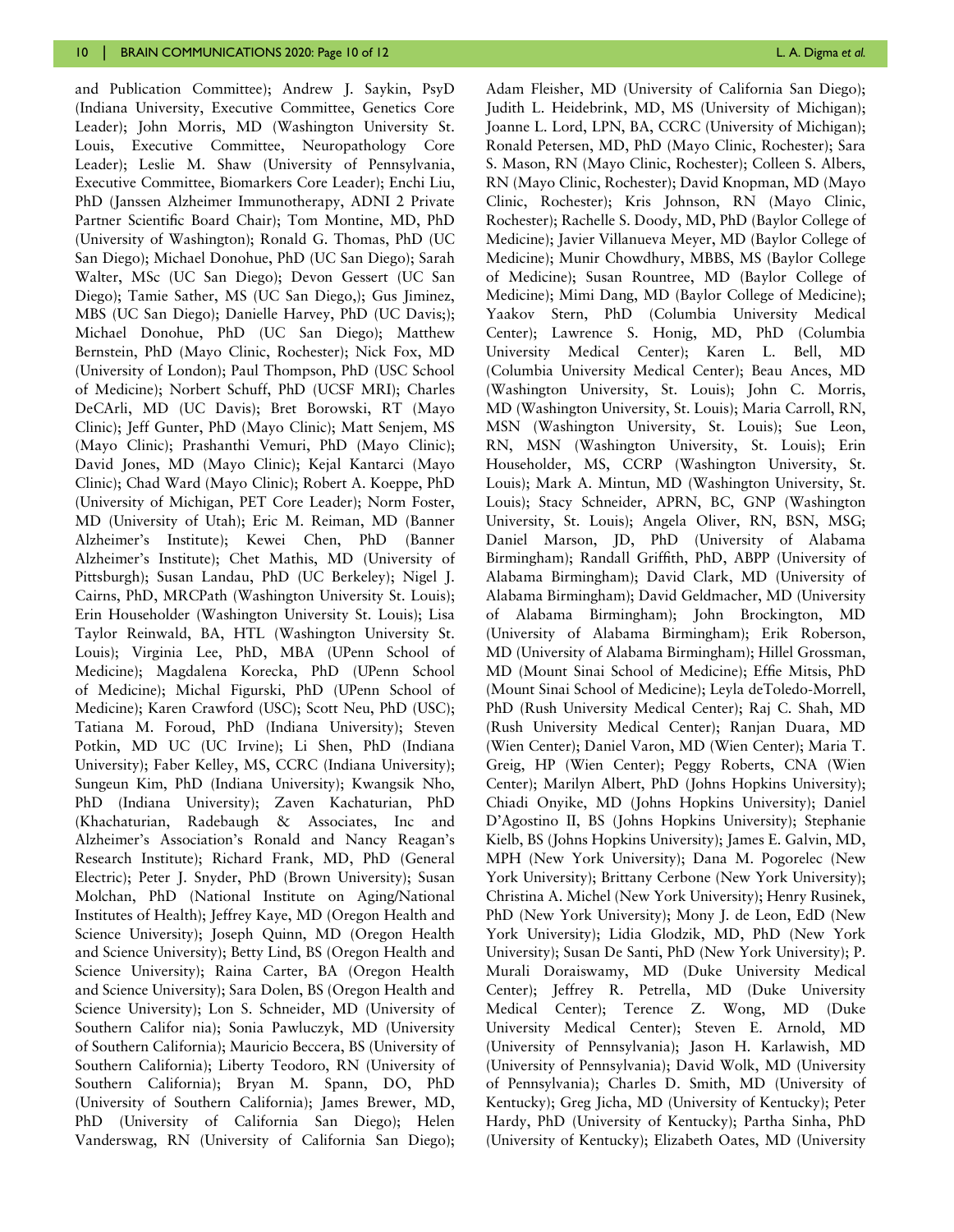of Kentucky); Gary Conrad, MD (University of Kentucky); Oscar L. Lopez, MD (University of Pittsburgh); MaryAnn Oakley, MA (University of Pittsburgh); Donna M. Simpson, CRNP, MPH (University of Pittsburgh); Anton P. Porsteinsson, MD (University of Rochester Medical Center); Bonnie S. Goldstein, MS, NP (University of Rochester Medical Center); Kim Martin, RN (University of Rochester Medical Center); Kelly M. Makino, BS (University of Rochester Medical Center); M. Saleem Ismail, MD (University of Rochester Medical Center); Connie Brand, RN (University of Rochester Medical Center); Ruth A. Mulnard, DNSc, RN, FAAN (University of California, Irvine); Gaby Thai, MD (University of California, Irvine); Catherine Mc Adams Ortiz, MSN, RN, A/GNP (University of California, Irvine); Kyle Womack, MD (University of Texas Southwestern Medical School); Dana Mathews, MD, PhD (University of Texas Southwestern Medical School); Mary Quiceno, MD (University of Texas Southwestern Medical School); Ramon Diaz Arrastia, MD, PhD (University of Texas Southwestern Medical School); Richard King, MD (University of Texas Southwestern Medical School); Myron Weiner, MD (University of Texas Southwestern Medical School); Kristen Martin Cook, MA (University of Texas Southwestern Medical School); Michael DeVous, PhD (University of Texas Southwestern Medical School); Allan I. Levey, MD, PhD (Emory University); James J. Lah, MD, PhD (Emory University); Janet S. Cellar, DNP, PMHCNS BC (Emory University); Jeffrey M. Burns, MD (University of Kansas, Medical Center); Heather S. Anderson, MD (University of Kansas, Medical Center); Russell H. Swerdlow, MD (University of Kansas, Medical Center); Liana Apostolova, MD (University of California, Los Angeles); Kathleen Tingus, PhD (University of California, Los Angeles); Ellen Woo, PhD (University of California, Los Angeles); Daniel H. S. Silverman, MD, PhD (University of California, Los Angeles); Po H. Lu, PsyD (University of California, Los Angeles); George Bartzokis, MD (University of California, Los Angeles); Neill R. Graff Radford, MBBCH, FRCP (London) (Mayo Clinic, Jackson ville); Francine Parfitt, MSH, CCRC (Mayo Clinic, Jacksonville); Tracy Kendall, BA, CCRP (Mayo Clinic, Jacksonville); Heather Johnson, MLS, CCRP (Mayo Clinic, Jacksonville); Martin R. Farlow, MD (Indiana University); Ann Marie Hake, MD (Indiana University); Brandy R. Matthews, MD (Indiana University); Scott Herring, RN, CCRC (Indiana University); Cynthia Hunt, BS, CCRP (Indiana University); Christopher H. van Dyck, MD (Yale University School of Medicine); Richard E. Carson, PhD (Yale University School of Medicine); Martha G. MacAvoy, PhD (Yale University School of Medicine); Howard Chertkow, MD (McGill Univ., Montreal Jewish General Hospital); Howard Bergman, MD (McGill Univ., Montreal Jewish General Hospital); Chris Hosein, Med (McGill Univ., Montreal Jewish General Hospital); Sandra Black, MD, FRCPC (Sunnybrook Health Sciences, Ontario); Dr. Bojana Stefanovic (Sunnybrook Health Sciences, Ontario); Curtis Caldwell, PhD (Sunnybrook Health

Sciences, Ontario); Ging Yuek Robin Hsiung, MD, MHSc, FRCPC (U.B.C. Clinic for AD & Related Disorders); Howard Feldman, MD, FRCPC (U.B.C. Clinic for AD & Related Disorders); Benita Mudge, BS (U.B.C. Clinic for AD & Related Disorders); Michele Assaly, MA Past (U.B.C. Clinic for AD & Related Disorders); Andrew Kertesz, MD (Cognitive Neurology St. Joseph's, Ontario); John Rogers, MD (Cognitive Neurology St. Joseph's, Ontario); Dick Trost, PhD (Cognitive Neurology St. Joseph's, Ontario); Charles Bernick, MD (Cleveland Clinic Lou Ruvo Center for Brain Health); Donna Munic, PhD (Cleveland Clinic Lou Ruvo Center for Brain Health); Diana Kerwin, MD (Northwestern University); Marek Marsel Mesulam, MD (Northwestern University); Kristine Lipowski, BA (Northwestern University); Chuang Kuo Wu, MD, PhD (Northwestern University); Nancy Johnson, PhD (Northwestern University); Carl Sadowsky, MD [Premiere Research Inst (Palm Beach Neurology)]; Walter Martinez, MD [Premiere Research Inst (Palm Beach Neurology)]; Teresa Villena, MD [Premiere Research Inst (Palm Beach Neurology)]; Raymond Scott Turner, MD, PhD (Georgetown University Medical Center); Kathleen Johnson, NP (Georgetown University Medical Center); Brigid Reynolds, NP (Georgetown University Medical Center); Reisa A. Sperling, MD (Brigham and Women's Hospital); Keith A. Johnson, MD (Brigham and Women's Hospital); Gad Marshall, MD (Brigham and Women's Hospital); Meghan Frey (Brigham and Women's Hospital); Jerome Yesavage, MD (Stanford University); Joy L. Taylor, PhD (Stanford University); Barton Lane, MD (Stanford University); Allyson Rosen, PhD (Stanford University); Jared Tinklenberg, MD (Stanford University); Marwan N. Sabbagh, MD (Banner Sun Health Research Institute); Christine M. Belden, PsyD (Banner Sun Health Research Institute); Sandra A. Jacobson, MD (Banner Sun Health Research Institute); Sherye A. Sirrel, MS (Banner Sun Health Research Institute); Neil Kowall, MD (Boston University); Ronald Killiany, PhD (Boston University); Andrew E. Budson, MD (Boston University); Alexander Norbash, MD (Boston University); Patricia Lynn Johnson, BA (Boston University); Thomas O. Obisesan, MD, MPH (Howard University); Saba Wolday, MSc (Howard University); Joanne Allard, PhD (Howard University); Alan Lerner, MD (Case Western Reserve University); Paula Ogrocki, PhD (Case Western Reserve University); Leon Hudson, MPH (Case Western Reserve University); Evan Fletcher, PhD (University of California, Davis Sacramento); Owen Carmichael, PhD (University of California, Davis Sacramento); John Olichney, MD (University of California, Davis Sacramento); Charles DeCarli, MD (University of California, Davis Sacramento); Smita Kittur, MD (Neurological Care of CNY); Michael Borrie, MB ChB (Parkwood Hospital); T. Y. Lee, PhD (Parkwood Hospital); Dr. Rob Bartha, PhD (Parkwood Hospital); Sterling Johnson, PhD (University of Wisconsin); Sanjay Asthana, MD (University of Wisconsin); Cynthia M. Carlsson, MD (University of Wisconsin); Steven G. Potkin, MD (University